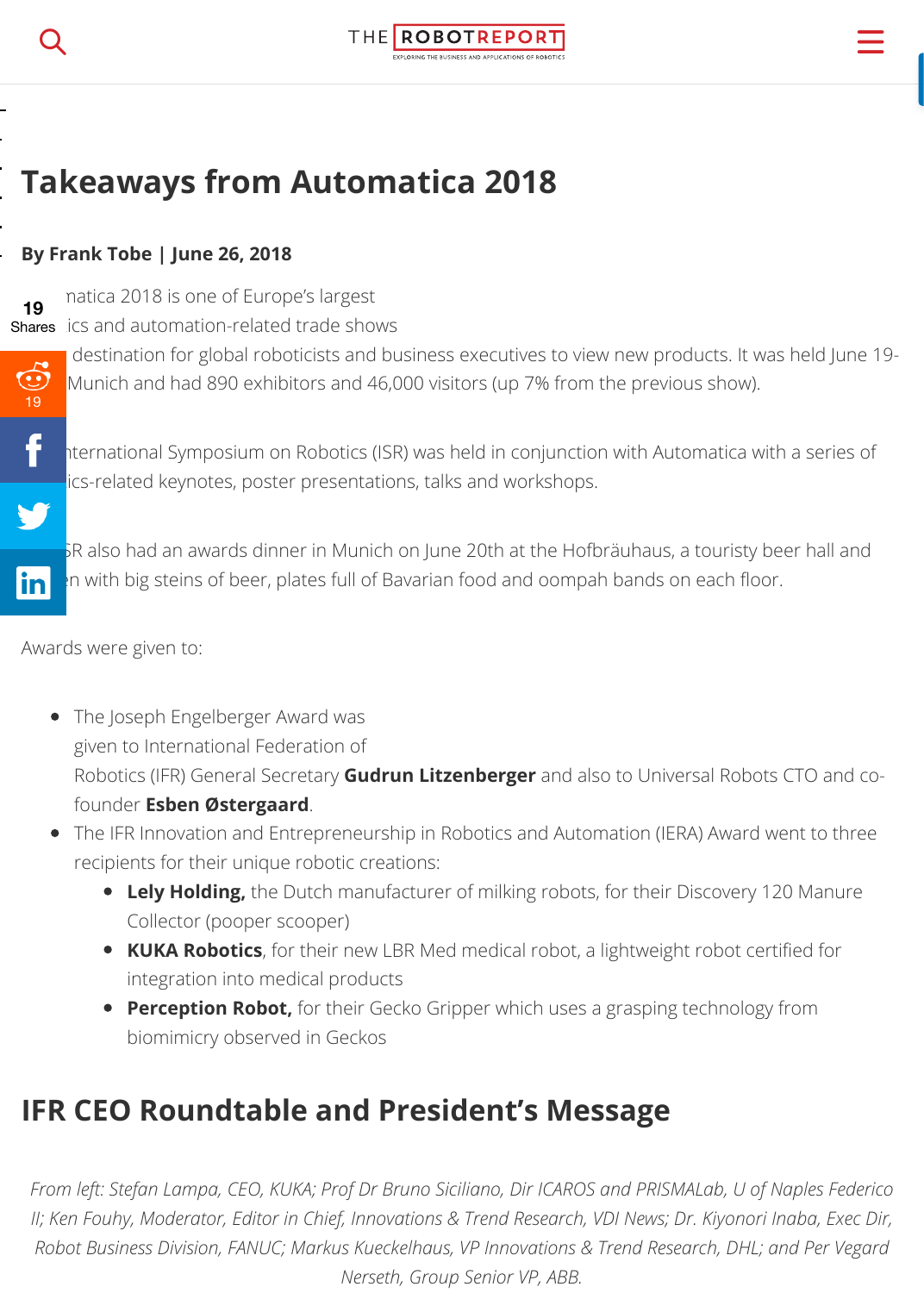In addition to the CEO roundtable discussion, IFR President Junji Tsuda previewed the statistics that will appear in this year's IFR Industrial Robots Annual Report covering 2017 sales data. He reported that 2017 turnover was about \$50 billion, that 381,000 robots were sold, a 29% increase over 2016, and that China, which deployed 138,000 robots, was the main driver of 2017's growth with a 58% increase over 2016 (the US rose only 6% by comparison).

Tsuda attributed the drivers for the 2017 results – and a 15% CAGR forecast for the next few years (25% for service robots) – to be the growing simplification (ease of use) for training robots; collaborative robots; progress in overall digitalization; and AI enabling greater vision and perception.

During the CEO Roundtable discussion, panel moderator Ken Fouhy asked where each CEO thought we (and his company) would be five years from now.

- Kuka's CEO said we would see a big move toward mobile manipulators doing multiple tasks
- ABB's Sr VP said that programming robots would become as easy and intuitive as using today's iPhones
- Fanuc's ED said that future mobile robots wouldn't have to wait for work as current robots often do because they would become more flexible
- DHL's VP forecast that perception would have access to more physics and reality than today
- The U of Naples professor said that the tide has turned and that more STEM kids are coming into the realm of automation and robotics

In relation to jobs, all panel members remarked that the next 30 years would see dramatic changes in new jobs net yet defined as present labor retires and skilled labor shortages force governments to invest in retraining.

In relation to AI, panel members said that major impact would be felt in the following ways:

- In logistics, particularly in the combined activities of mobility and grasping
- In the increased use of sensors which enable new efficiencies particularly in QC and anomaly detection
- In clean room improvements
- And in in-line improvements, eg, spray painting

The panel members also outlined current challenges for AI:

- Navigation perception for yard management and last-mile delivery
- Selecting the best grasping method for quick manipulation
- Improving human-machine interaction via speech and general assistance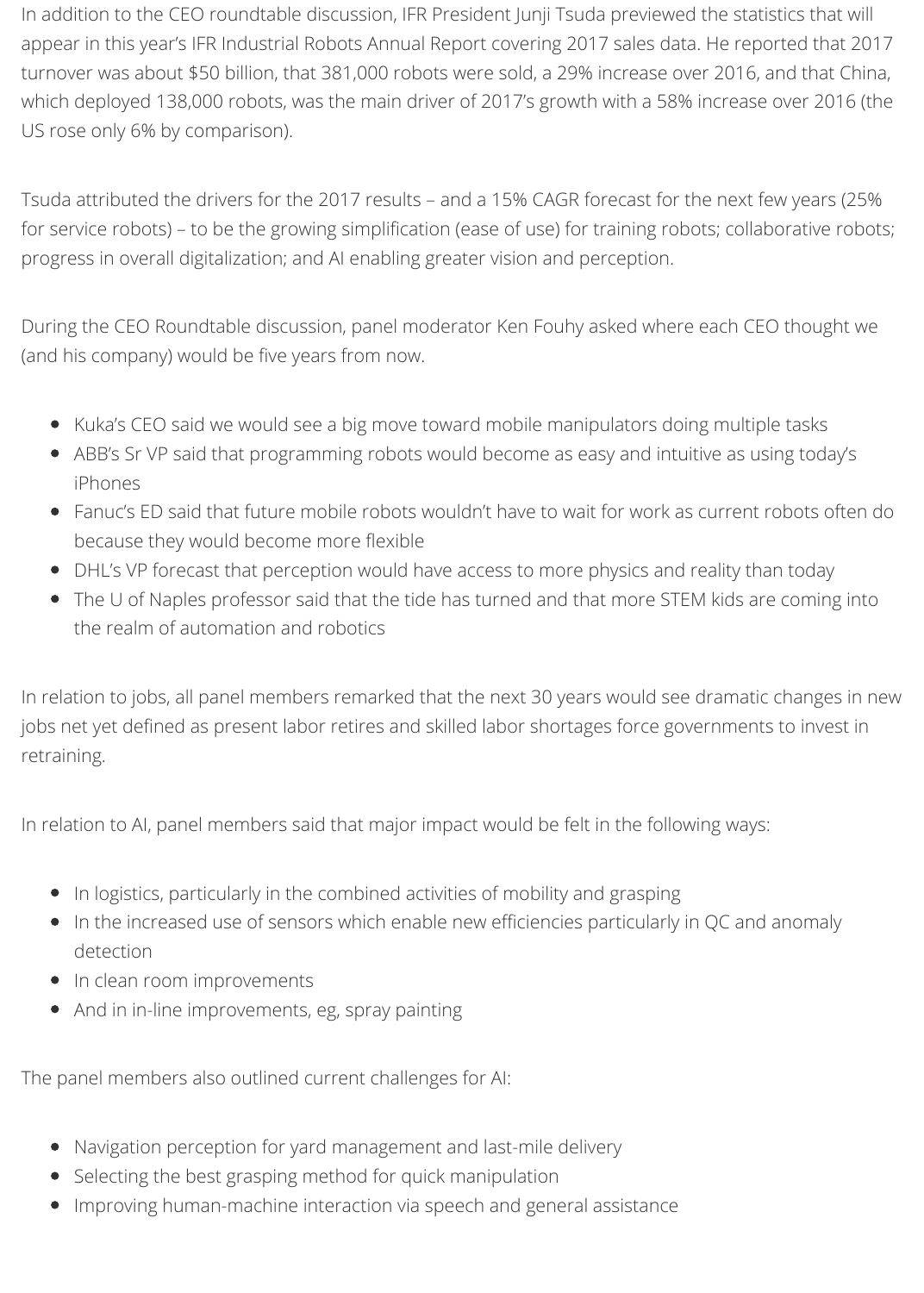## **Takeaways**

I was at Automatica from start to finish, seeing all

aspects of the show, attending a few ISR keynotes, and

had interviews and talks with some very informative industry executives. Here are some of my takeaways from this year's Automatica and those conversations:

- Co-bots were touted throughout the show
	- Universal Robots, the originator of the co-bot, had a mammoth booth which was always jammed with visitors
	- New vendors displayed new co-bots often very stylish but none with the mechanical prowess of the Danish-manufactured UR robots
	- UR robots were used in many, many non-UR booths all over Automatica to demonstrate their product or service thereby indicating UR's acceptance within the industry
	- ABB and Kawasaki announced a common interface for each of their two-armed co-bots with the hope that other companies would join and use the interface and that the group would soon add single-arm robots to the software thereby emphasizing the problem in training robots where each has their own proprietary training method
- Bin-picking, which had as much presence and hype 10 years ago as co-bots had 5 years ago and IoT and AI had this year, is blasé now because the technology has finally become widely deployed and almost matches the original hype
- AI and Internet-of-Things were the buzzwords for this show and vendors that offered platforms to stream, store, handle, combine, process, analyze and make predictions were plentiful
- Better programming solutions for co-bots and even industrial robots are appearing, but better-still are needed
- 24/7 robot monitoring is gaining favor, but access to company systems and equipment is still mostly withheld for security reasons
- Many special-purpose exoskeletons were shown to help improve factory workers do their jobs
- The Danish robotics cluster is every bit as good, comprehensive, supportive and successful as clusters in Silicon Valley, Boston/Cambridge and Pittsburgh
- Vision and distancing systems plus standards for same are enabling cheaper automation
- Grippers are improving (but see below for discussion of end-of-arm devices)
- and promises (hype) about digitalization, data and AI, IoT, and machine (deep) learning was everywhere

# **End-of-arm devices**

## *Plea from Dr. Michael Zürn, Daimler AG*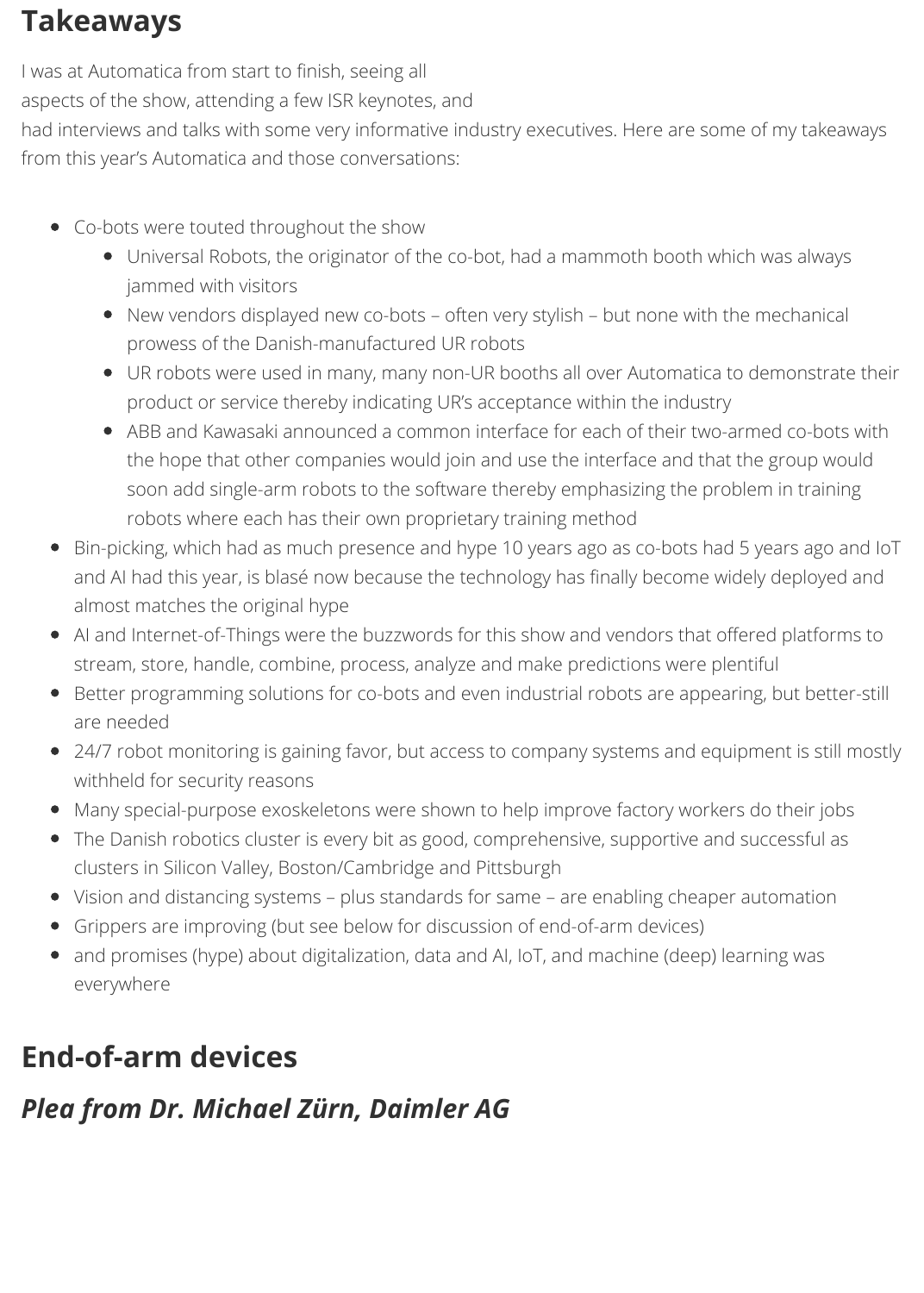An exec from Daimler AG, gave a talk about Mercedes Benz's use of robotics. He said that they have 50 models and at least 500 different grippers. Yet humans with two hands could do every one of those tasks, albeit with superhuman strength in some cases. He welcomed the years of testing of YuMi's two-armed robots because it's the closest to what they need yet it is still nowhere near what a two-handed person can do, hence his plea to gripper makers to offer two hands in a flexible device that performs like a two-handed person, and be intuitive in how it learns to do its various jobs.

# *OnRobot's goals*

Enrico Krog Iversen was the CEO of Universal Robots from 2008 until 2016 when it sold to Teradyne. Since then he has invested in and cultivated three companies (OnRobot, Perception Robotics and OptoForce) which he merged together to become OnRobot A/S. Iversen is the CEO of the new entity. With this foundation of sensors, a growing business in grippers and integrating UR and MiR systems, and a promise to acquire a vision and perception component, Iversen foresees building an entity where everything that goes on a robot can be acquired from his

company and it will have a single intuitive user interface. This latter aspect, a single intuitive interface for all, is a very convenient feature that users request but can't often find.

# *Fraunhofer's Hägele's thesis*

Martin Hägele, Head of the Robotics and Assistive Systems Department at Fraunhofer IPA in Stuttgart, advocated that there is a transformation coming where robotic arms will become commodities and end-of-arm devices will control the whole system (rather than the way it is now with robot arms controlling what the robot and its end-of-arm tools do). It seems logical. The end of the robot arm is where all the action is — the sensors, cameras, handling devices and the item to be processed. Times have changed from when robots were blind and being fed by expensive positioning systems; the end of the arm is where all the action is at.

# *Moves by market-leader Schunk*

"We are convinced that industrial gripping will change radically in the coming years," said Schunk CEO Henrik Schunk. "Smart grippers will interact with the user and their environment. They will continuously capture and process data and independently develop the gripping strategy in complex and changing environments and do so faster and more flexibly than man ever could."

"As part of our digitalization initiative, we have set ourselves the target of allowing systems engineers and integrators to simulate entire assembly systems in three-dimensional spaces and







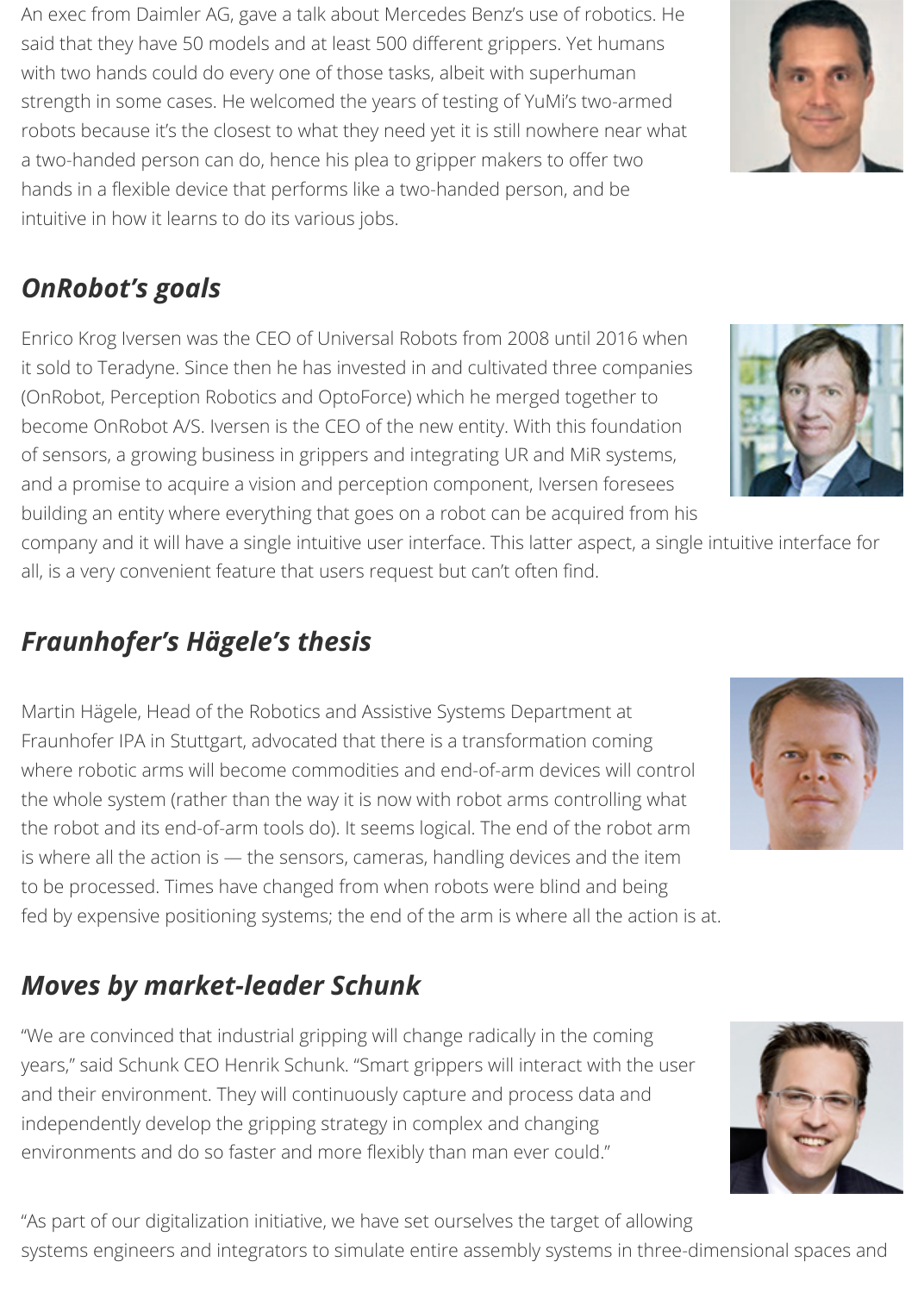Microsoft CEO Satya Nadella said: "The world is in a massive transformation which can be seen as c *intelligent cloud and an intelligent edge. The computing fabric is getting more distributed and more uf Micro-controllers are appearing in everything from refrigerators to drills – every factory is going to ha of sensors – thus computing is becoming ubiquitous and that means data is getting generated in large amounts. And once you have that, you use AI to reason over that data to give yourself predictive power – analytical power – power to automate things."*

Certainly the first or second thing sales people talked about at Automatica was AI, IoT and Industry 4.0. "It's all coming together in the next few years," they said. But they didn't say whether businesses would open their systems to the cloud, or stream data to somebody else's processor, or connect to an offsite analytics platform, or do it all onboard and post process the analytics.



Spending on Internet of Things Worldwide by Vertical in 2015 (in billions of U.S. dollars)

Although the strategic goals for implementing IoT are different

country by country (as can be seen in the interesting chart above from Forbes), there's no doub businesses plan to spend on adding IoT. This can be seen in the black and blue chart on the rig the three big vertical bars on the left of the chart denote Discrete Manufacturing, Transportation Logistics.

# **Silly Stuff**

As at any show, there were pretty girls flaunting products they knew nothing about, giveaways of snacks, food, coffees and gimmicks, and loads of talk about deep learning and AI for products not yet available for viewing of fully understood by the speaker.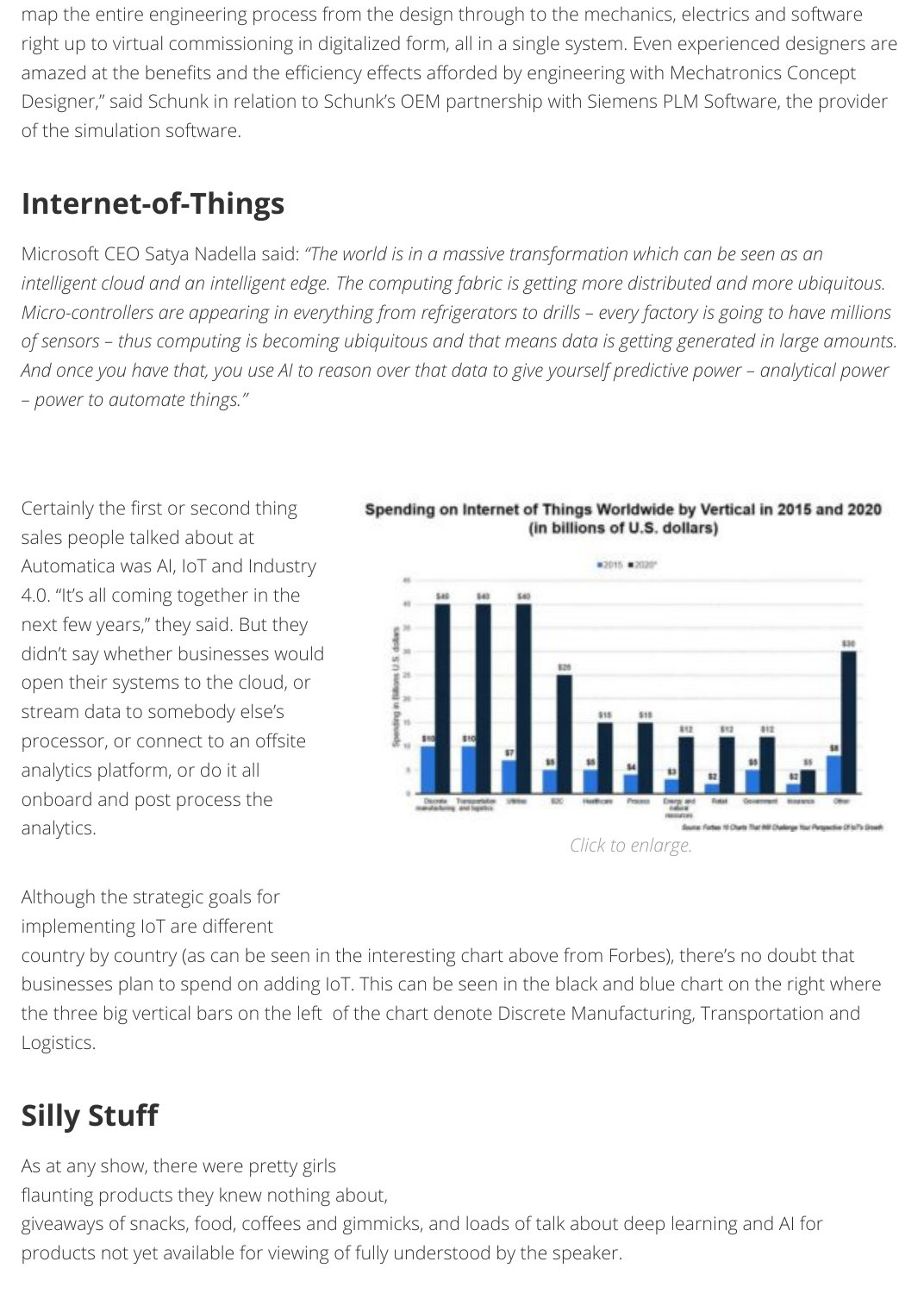console, have an "underhead projector", HiFi speaker, camera, coffee and wellness head and "pi robotic intelligence that will enrich our daily lives."

*Front and back of 4 foot by 4 foot brochure (122cm x 122cm)*



## **[ABOUT THE AUTHOR](https://designw.nui.media/pipeline/538622/0/cj?ajkey=V12F83964FDJ-573J8100K8662318FE1A91CL507058L558500QK86667QQP0G00G0Q13ACBB1F000001010000G0PG30H36W8cd3616572DW479cc2DW44fbb2DW4b2982DX12024cd1b5bfb6G0G024)**



**Frank Tobe**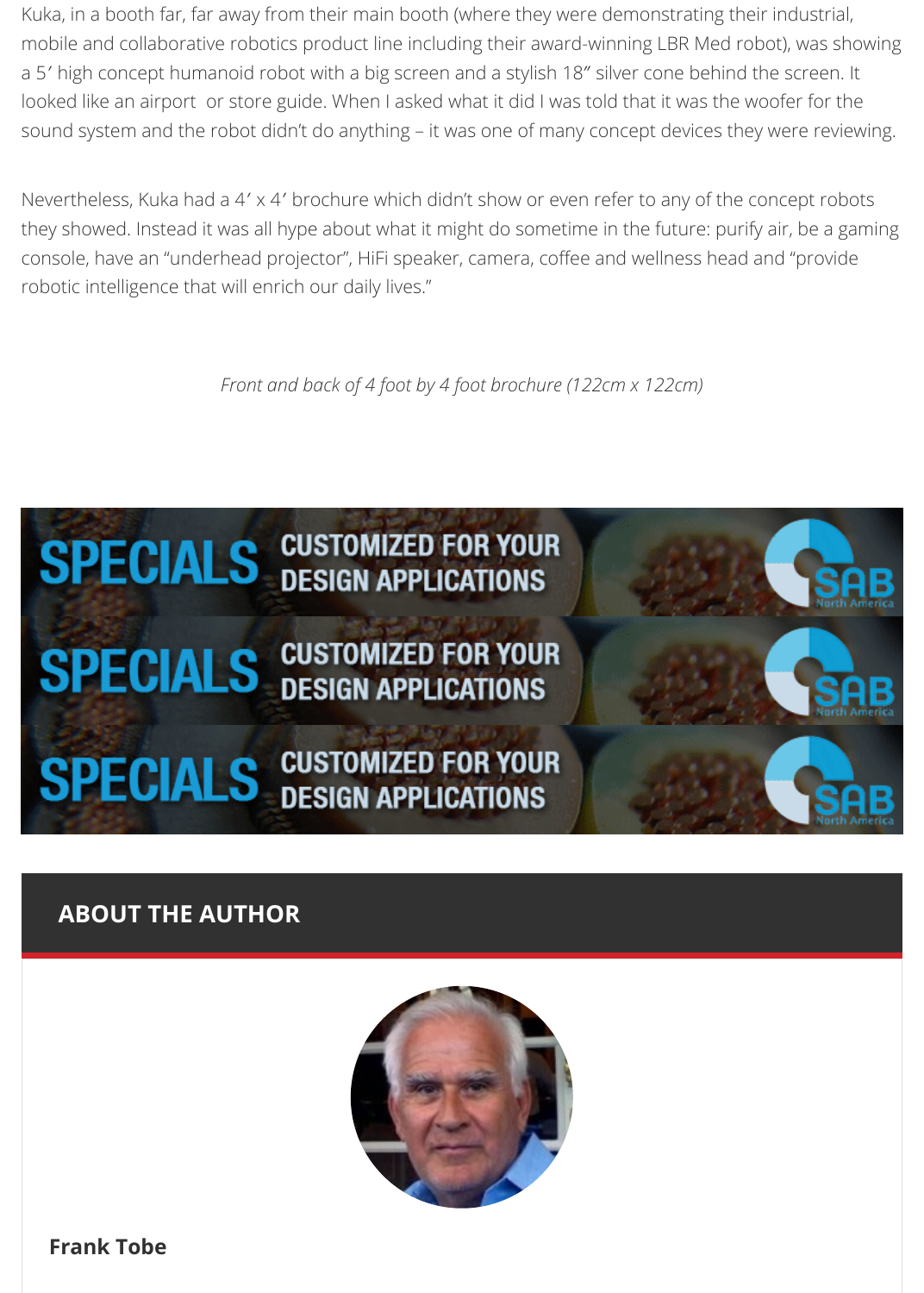| Your Name                                                                        |               |
|----------------------------------------------------------------------------------|---------------|
|                                                                                  |               |
| Your Email                                                                       |               |
|                                                                                  |               |
| Your Website                                                                     |               |
| $\overline{\phantom{a}}$                                                         |               |
| <b>SUBMIT &gt;</b>                                                               |               |
|                                                                                  |               |
| This site uses Akismet to reduce spam. Learn how your comment data is processed. |               |
| <b>RELATED ARTICLES</b>                                                          | <b>READ M</b> |
|                                                                                  |               |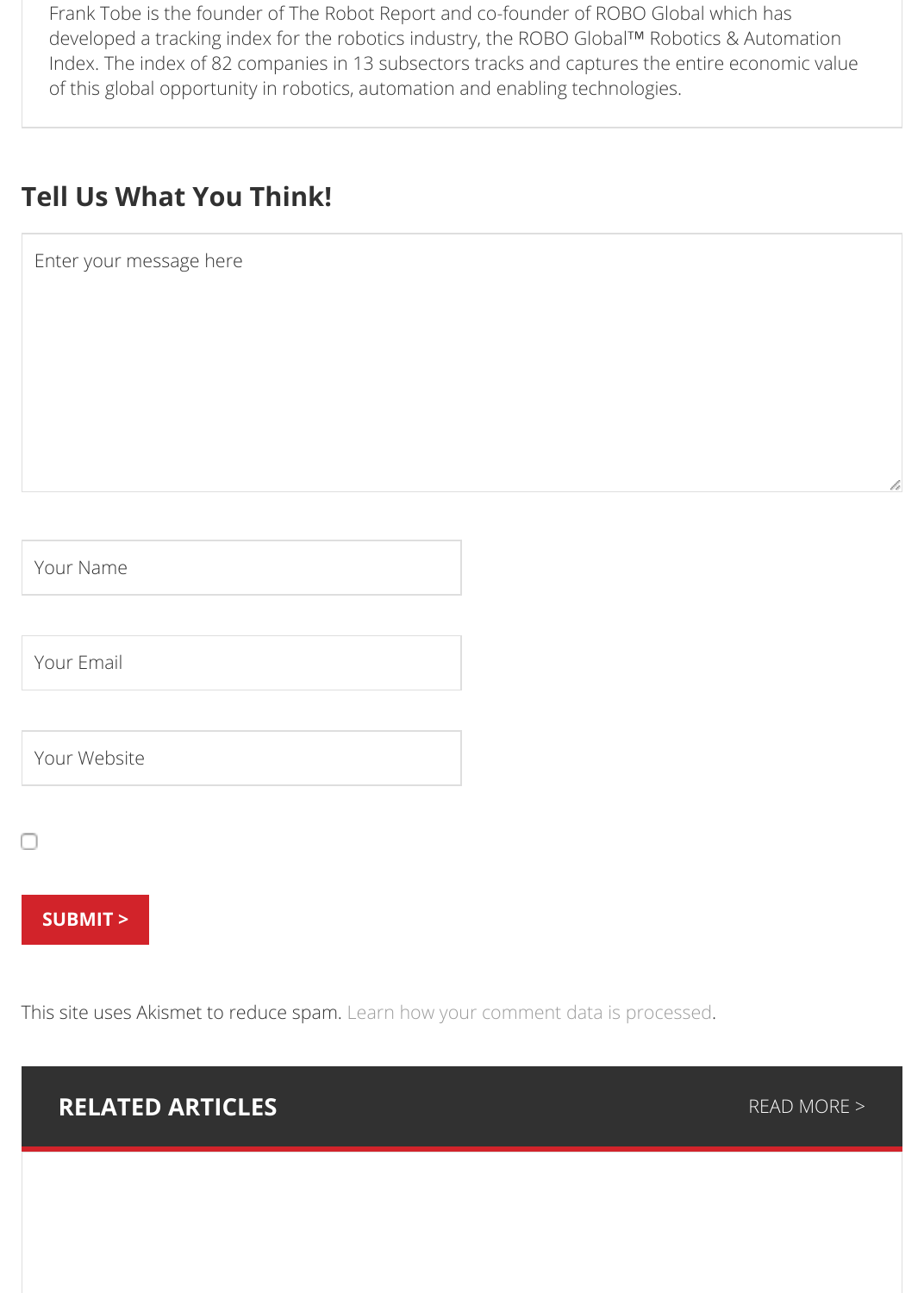



## **[Epson Robots at ATX East: Flex](https://www.therobotreport.com/navion-computer-chip-nanodrones-smarter/)ion ATC Automation partner booth**

**Bimba adds plug-and-play vacuum of-arm tooling for cobots**

**[Purple Robotics selling PR10 dual](https://www.therobotreport.com/bimba-crvt-vacuum-end-arm-tooling/) electrical vacuum gripper**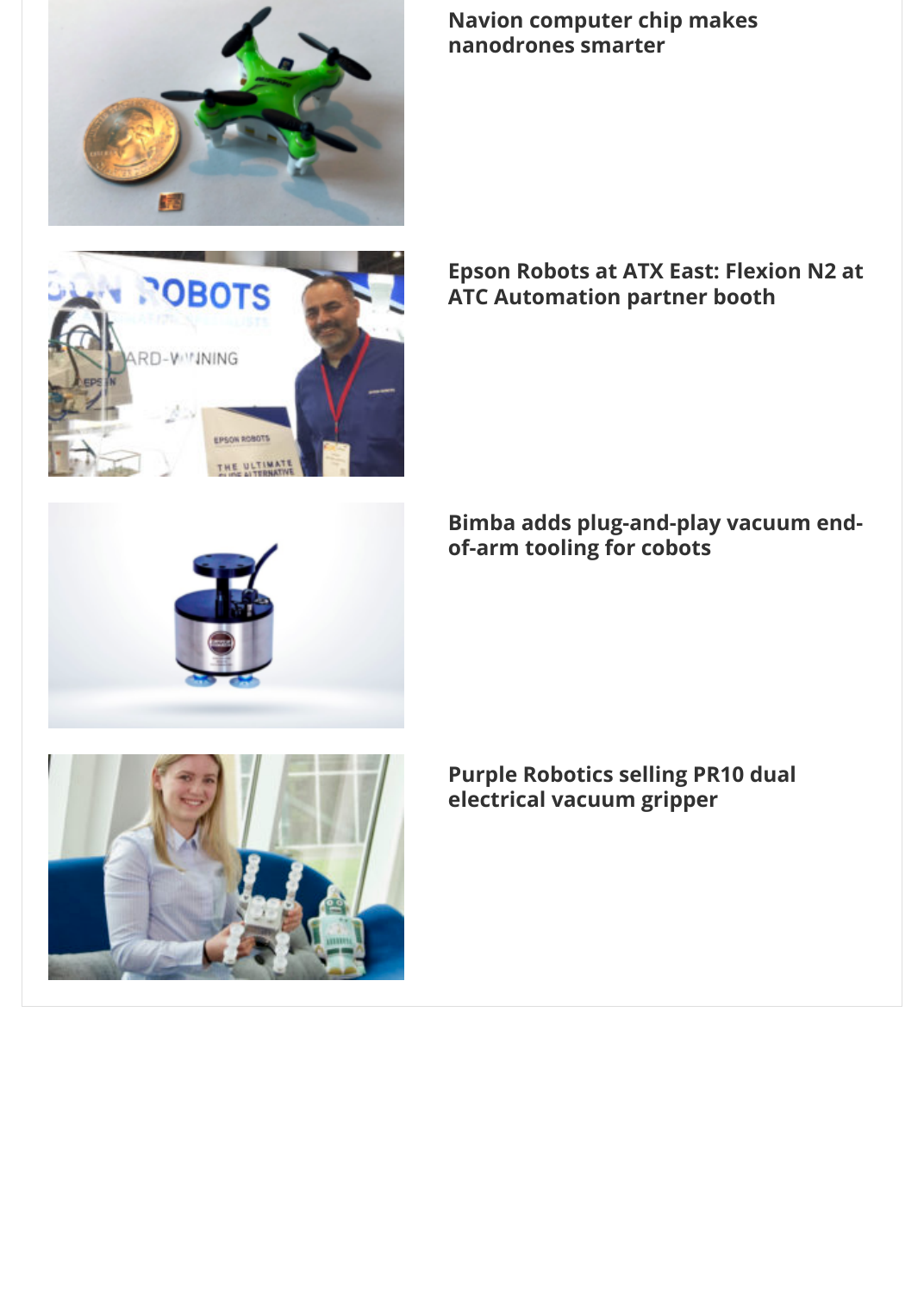· Longer service life



**LEARN MORE** 

· Superior performance

www.ruland.com



**Carefully Made Shaft Collars and Couplings** 

- · Precision honed rigid couplings
- · Zero-backlash motion control couplings
- · Single-point faced shaft collars
- Proprietary processes
- · Superior performance

www.ruland.com

## THE ROBOT REPORT JUNE 2018

**Subscribe**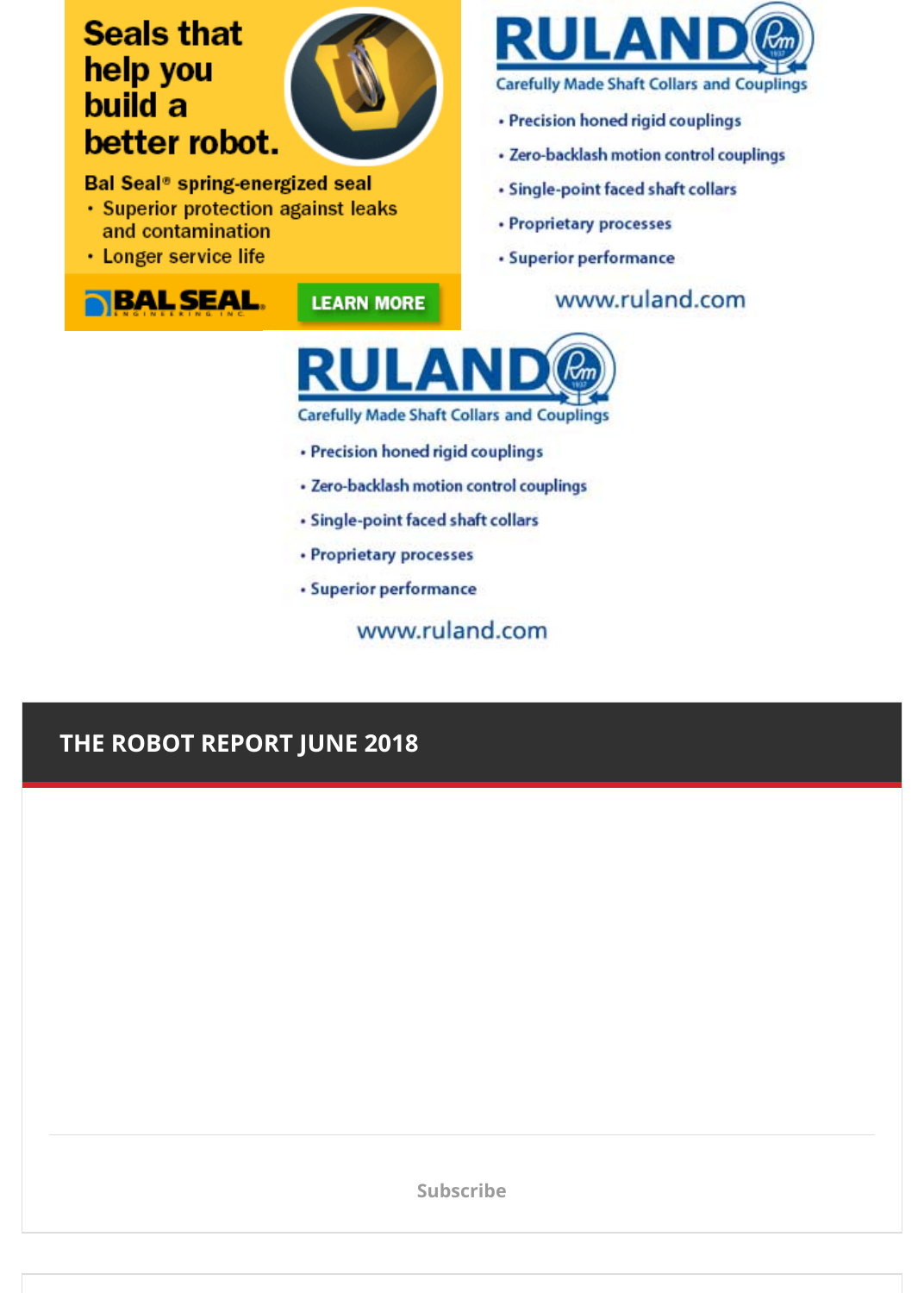



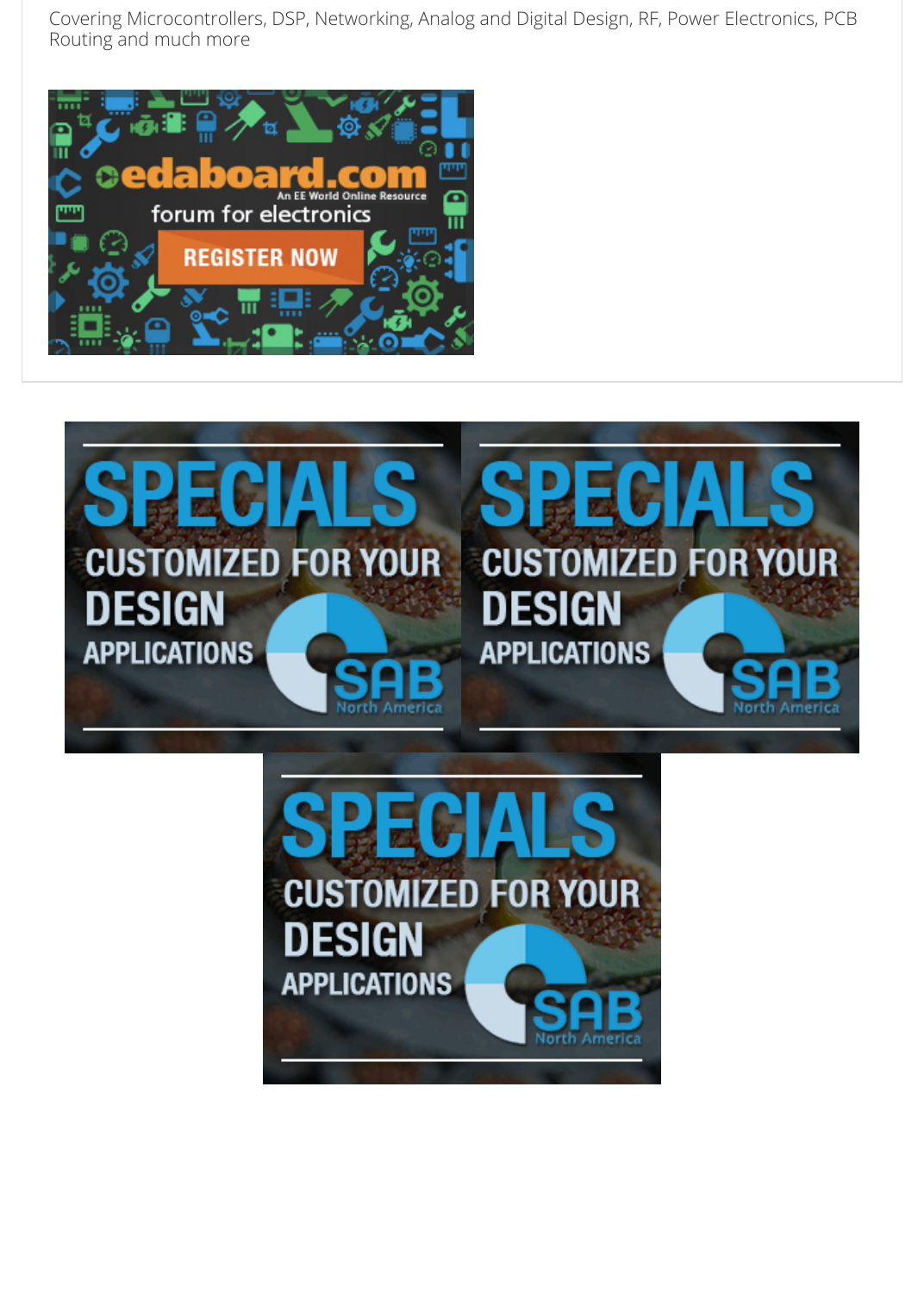

#### **Embed**

**View on** 



- · Precision honed rigid couplings
- · Zero-backlash motion control couplings
- Single-point faced shaft collars
- Proprietary processes
- · Superior performance

www.ruland.com



- · Precision honed rigid couplings
- · Zero-backlash motion control couplings
- · Single-point faced shaft collars
- Proprietary processes
- · Superior performance

www.ruland.com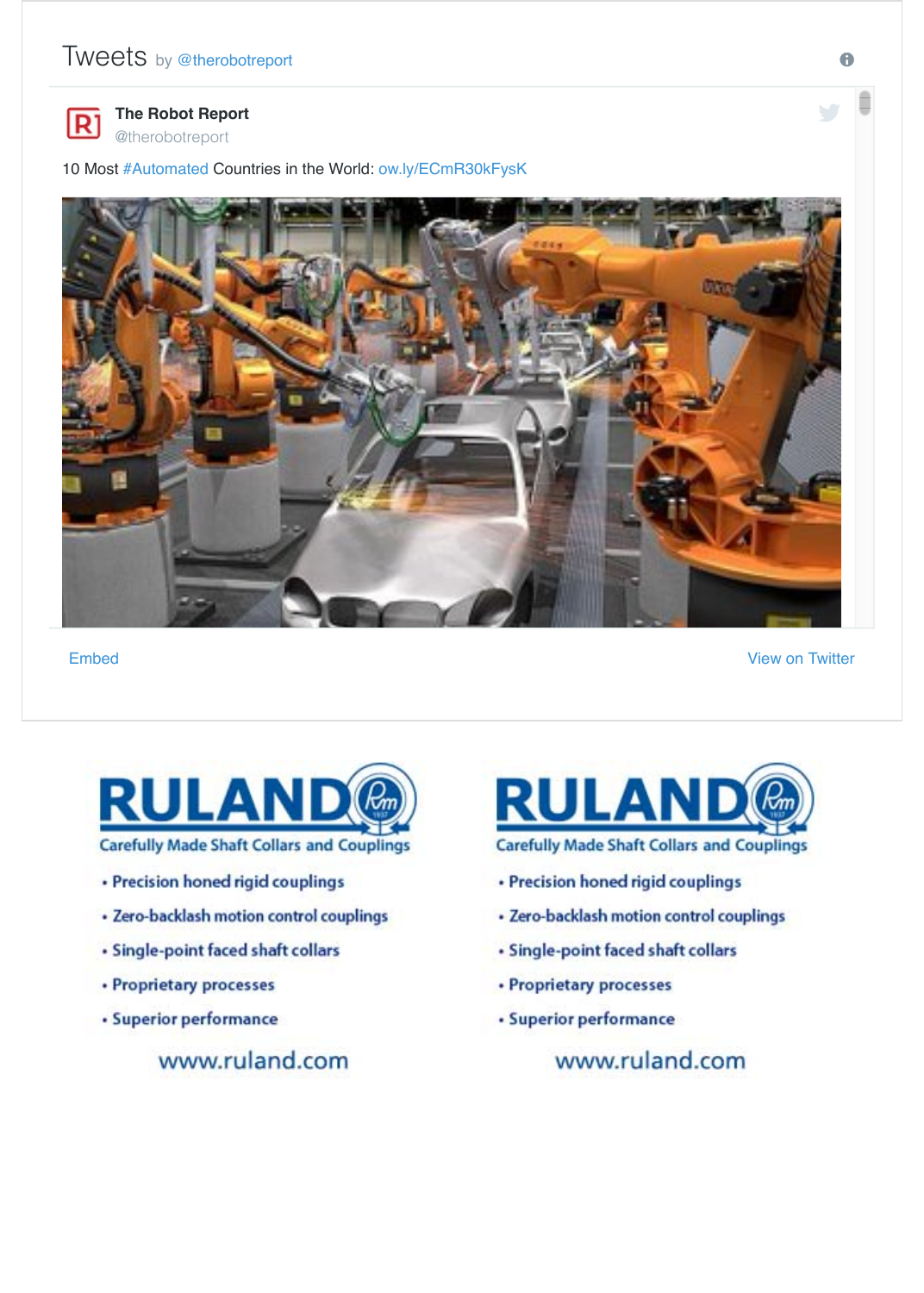· Superior performance

www.ruland.com

## **GET THE ROBOT [REPORT](https://designw.nui.media/pipeline/538630/0/cj?ajkey=V126BDE8218J-573J8100K8662318FE1A91CL571620L571618QK86699QQP0G00G0Q13ACBB20000001010000G0PG30H36W8459852162DW489552DW444462DW4a0b22DX128dde6ac8a6beG0G00D)**